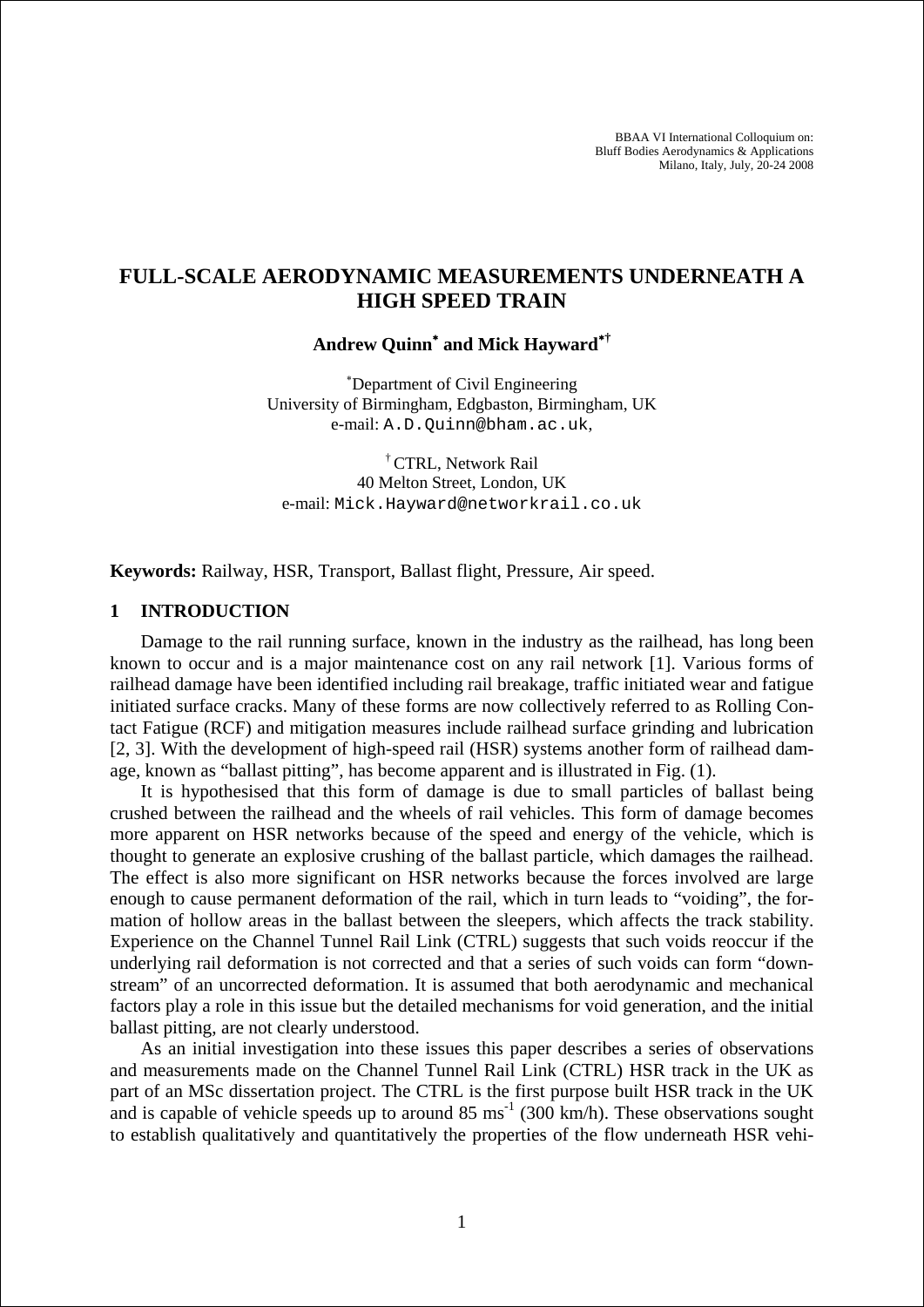cles in order to establish whether they are potentially capable of depositing ballast particles on the railhead thereby initiating the ballast pitting and voiding process.

 Previous studies [4, 5, 6] have looked at the aerodynamic features around the sides and roof of high-speed vehicles at both model and full-scale but few measurements of the conditions occurring underneath vehicles, particularly rail vehicles, seem to have been made. The most signifi-



**F igure 1 - Ballast pitting damage observed on a HSR r ailhead (left) and from a train mounted sensor (right)**

and roof because of the presence of the ground as a containing surface on the flow [10]. cant studies have been carried out by [7, 8, 9] in which the under-body air velocities have been measured on different vehicles at both full-scale and model scale. Although the detailed results of these studies cannot be directly compared, for various reasons, there is a broad consensus that under-body flows are sensitive to both the vehicle geometry and under-body roughness. Such conditions may be significantly different from those around the vehicle sides

Section 2 describes the methodology of these studies and section 3 presents a summary of the findings from the second, quantitative, phase of work. These findings are discussed and a direction for future study is proposed in section 4.

#### **2 METHODOLOGY**

The site chosen for this study was on the CTRL near Maidstone, Kent (UK grid TQ 8218 5520). This location was selected because it was on a generally straight and level section of track with good access. As such the HSR vehicles, all of which are Eurostar (Class 373 or TGV-TMST) vehicles on this section, are able to pass the location at near maximum speed. The location is also one of the timing locations for the CTRL and therefore the likely schedule of vehicles was well known. The location also houses signalling control gear and therefore power and shelter for the experimental equipment was available. All the observations and measurements were conducted during normal operation of the CTRL and were conducted in full accordance with normal track operational safety procedures. The equipment used was fully certified for use on the rail network prior to the measurements taking place.

 An initial observation phase was conducted in which lightweight plastic tape strips were fixed to the rail, and on the ballast "shoulder" as shown in Fig. (2), and filmed at 25fps during vehicle passes. These video recordings were analysed frame by



**Figure 2 - Photograph of initial observations showing lightweight tapes attached to a metal bar on the trackbed shoulder during a Eurostar pass** 



**Figure 3 - Illustration of airflow pattern from Phase 1 results. Note that the details represented are limited by the time resolution of the video data to around ± 6m**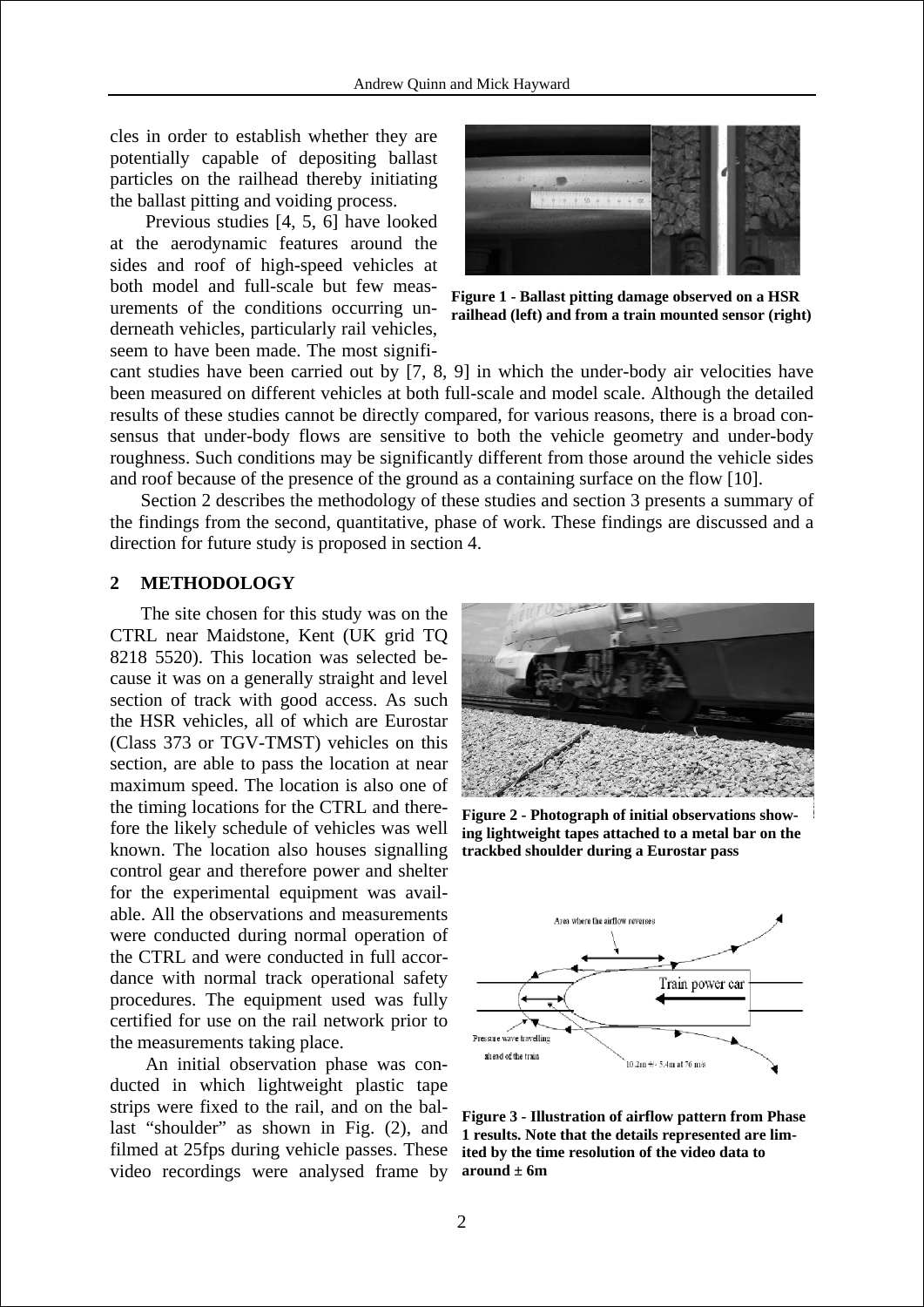frame to give an air direction and rate of change of direction. This analysis showed that very rapid direction changes were linked to the initial nose region of the flow and to the passing of individual wheel sets. These observations were repeated on sections of canted track (i.e. on curved sections), sections with different surroundings and sections with various widths of ballast "shoulder". All these observations produced results similar to the pattern illustrated in Fig. (3) and therefore it was concluded that the observed effects were entirely due to the passing vehicle and therefore measurements at a single location would be sufficient for the next phase.

In phase 2 the objective was to measure the magnitudes of the pressure and air speed and improve the time resolution of the data. To achieve this 5 pressure transducers [Honeywell 160PC] connected to static pressure probes [11], 4 load cells [Tedea-Huntleigh model 355] and a Cobra Probe [Turbulent Flow Instrumentation Pty Ltd] were mounted on a modified gauge bar which could be bolted across the track as shown in Fig. (4). These instruments gave static pressure, load on a representitive piece of ballast in the trackbed and air speed respectively. The Cobra Probe was moved to 4 positions across the track during the course of the measurements whereas the pressure probes and load cells remained at fixed positions. An additional 2 pressure probes and transducers, mounted at the side of the track equidistant up and down of the instrumented bar, gave an independent measure of vehicle speed.

The data from the pressure transducers and load cells were collected via an analogue-todigital converter card [Measurement Computing PC-DAS16/16] at 1000 samples per second using purpose written software on a laptop computer. The data from the Cobra Probe were collected at 1250 samples per second using proprietary software supplied by the instrument manufacturer on a second laptop computer. It was found that some of the data collected from the pressure probes and load cells was contaminated with a 50Hz electrical interference from the overhead catenaries supplying power to the vehicles. Frequency analysis showed that the vehicle signal was entirely below this frequency and therefore all these data were doublefiltered using a 40Hz 10-pole low-pass Butterworth filter before further processing.

Pressure and load cell data from 42 vehicle passes were successfully collected over a 2 day measuring period with 28 of those also being recorded with the Cobra Probe in one of the four positions. Some of these vehicle passes were also recorded by colleagues from the Southampton University using a combination of geophone and high-speed video recording to monitor track deflection and vibration in a manner similar to [12] although these data are not reported here. The data from each vehicle pass was extracted and the time base synchronised [5, 6] and non-dimensionalised by the speed of the vehicle such that the 20 car vehicle passes in a non-dimensional time of 20 units. (N.B. the two leading and two trailing cars of a Eurostar vehicle are longer than the intervening cars meaning this time parameter does not corre-



**Figure 4 - Photograph of instrumented gauge bar installed on track. Visible are the upright static pressure probes in positions T1 to T5 (from right to left), the 4 horizontal load cells adjacent to T1, T3, T4 and T5. The Cobra probe is not shown in this photograph.**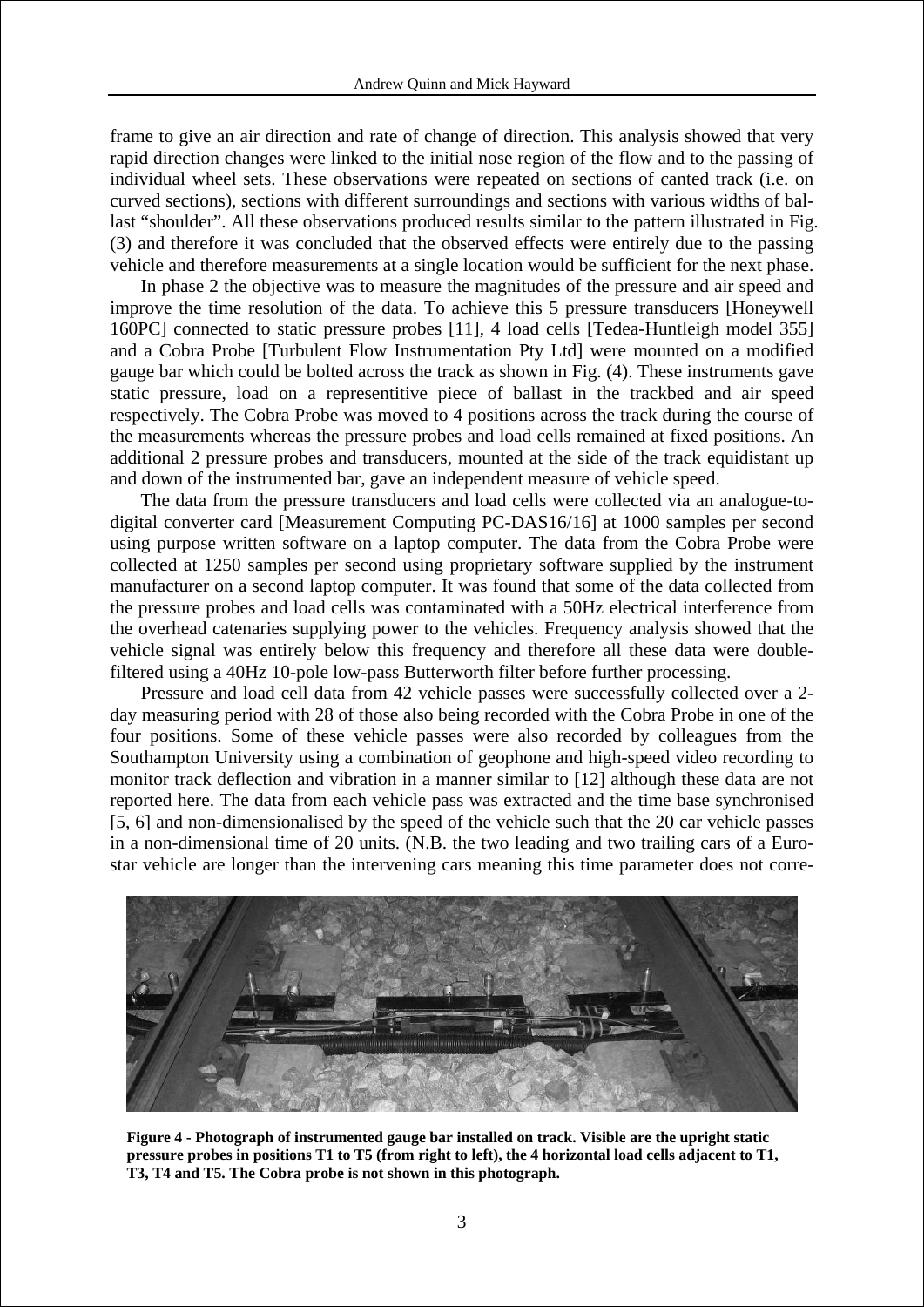

**Figure 5 - Ensemble mean (n=42) static pressure for 5 positions across the track** 

spond precisely with actual car positions but can be taken as representative). The data were then also non-dimensionalised by the dynamic pressure or vehicle speed as appropriate and an ensemble formed from data in each instrument position.

### **3 RESULTS**

Fig. (5) shows the ensemble pressure coefficient trace obtained from these measurements at the 5 positions across the track. The positions T1 to T5 correspond to the probes positioned from outside the rails nearest the centre of the trackbed (T1), inside the rail nearest the centre of the trackbed (T2), approximately central between the rails (T3), inside the rail nearest the shoulder of the trackbed (T4) and outside the rail on the shoulder of the trackbed (T5).

The basic form of the trace fits well with the results for other vehicle shapes / speeds [5]



**Figure 6 - Ensemble SD (n=42) static pressure for 5 positions across the track**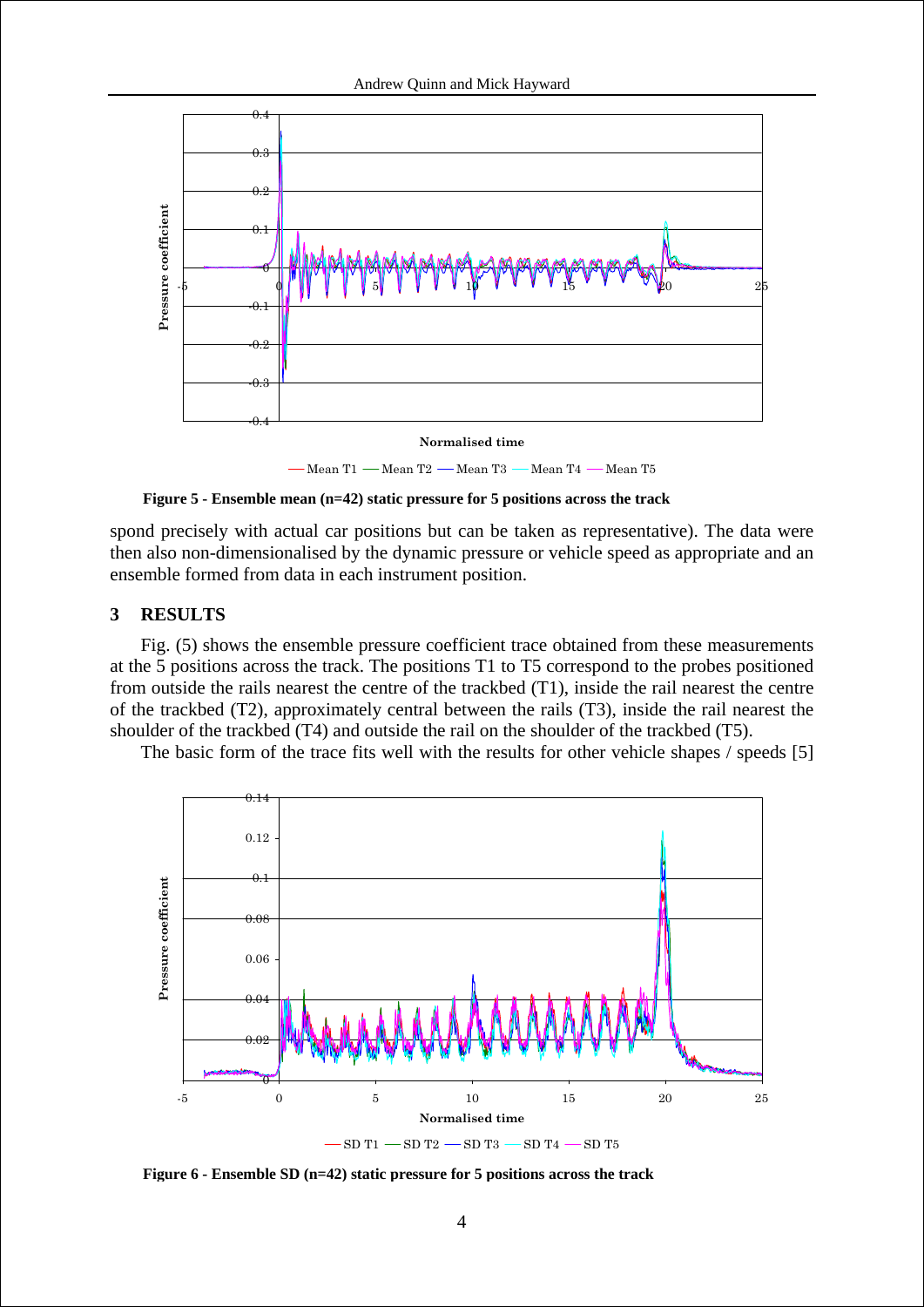

**Figure 7 - Ensemble mean (n=8,7,5,8 total 28) along-vehicle air speed for 4 positions across the track** 

and is particularly interesting because of the clear peak of pressure at the vehicle-trailing end, which has not previously been reported at full-scale. This feature is repeatable and occurs in the ensemble average as well as the ensemble standard deviation (Fig. (6)), the latter only having been previously reported [5].

Both the ensemble mean and the SD show a high degree of correspondence with the geometry of the vehicle, particularly the unique articulated design of the passenger car bogies (with 1 bogie linking 2 cars rather than 2 separate bogies on each car) and the formation of the vehicle from two 10-car units joined in the centre [13]. This correspondence with vehicle geometry was also noticed by [7] in full-scale tests with a different vehicle and suggests that the detailed arrangement of bogies, inter-car spacing and other under-vehicle equipment may have a considerable impact on the levels of aerodynamic forces experienced by the trackbed. Additionally, there appears to be relatively small variation with track position compared to the within-vehicle variation.

The air speed measurements (Fig. (7)) include data from 4 positions approximately corresponding to the static pressure measurement locations T1, T3, T4 and T5. These also show relatively little variation with track position which may suggest the under body flow has less sensitivity to position than the free side / roof flow field [4, 5]. However, this lack of a consistent pattern contrasts with the profile of [9] and may be due to lack of data within the ensemble. The general form of the ensemble follows the five flow field regions identified in previous studies [6] and appears generally to scale with vehicle speed as expected. However, the coefficient of velocity was higher than expected with the streamwise component typically being in the range 0.3 to 0.4 (mean air speeds of around 25 ms<sup>-1</sup> with peaks of over  $40 \text{ ms}^{-1}$ ) approximately 50 mm above the ballast surface.

Direct comparison with other recently reported studies [7, 8] is difficult because of the differences in probe position and type. However, the general form, including the "spike" of reversed flow in the nose region and the positive "spike" at the tail, appears to be in agreement with both the full-scale measurements of [7, 8] and the model studies of [8]. The addi-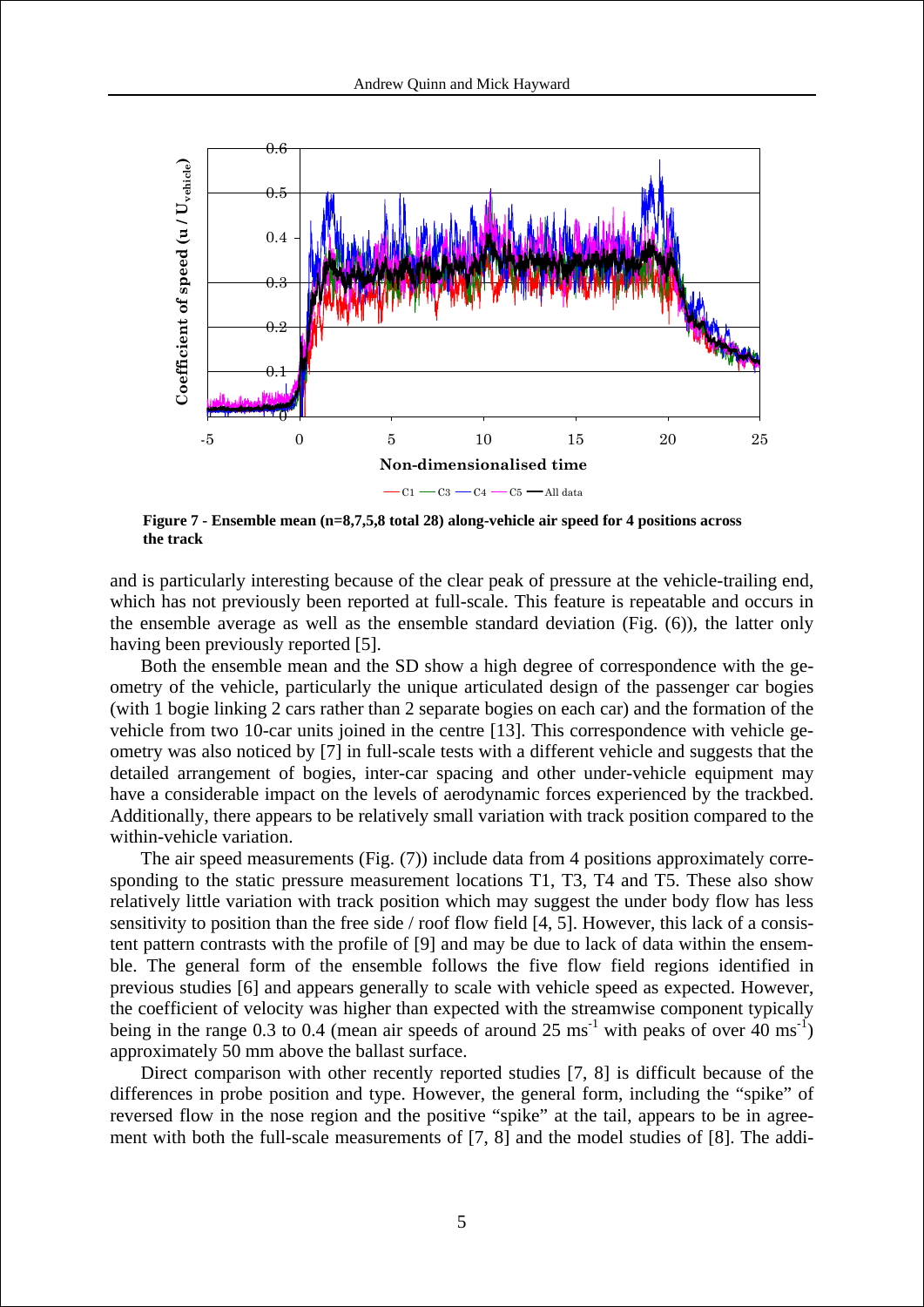

Inside track  $(Cobra)$   $\longrightarrow$  Outside track  $(Cobra)$   $\longrightarrow$  across rail static pressure difference

Figure 8 - Ensemble mean (n=5, 16) across track air flow measured with the Cobra probe inside **and outside the rail with associated ensemble mean (n=42) static pressure difference** 

tional peak in the centre of the vehicle is again associated with the larger inter-car gap and different bogie arrangement where the two 10-car units are joined [13].

Measurements of the across-track component of airflow (Fig. (8)) suggest this is primarily associated with the nose and tail regions of the vehicle, where the flow is inward to the centre of the track, with lower flow magnitudes generally outward along the rest of the vehicle. In the nose region, the peak in across-track pressure differential (Fig. (8)) is associated with the nose region positive pressure pulse (Fig. (5)), which is also associated with the short duration drop in along-track flow (Fig. (7)) and is likely also associated with the flow reversal region reported by [7]. There appears to be momentary peak in across track airflow at this same time with a second peak occurring after this initial pulse.

In the tail region the differential pressure and across rail airflow peaks occur at the same time. This region also contains a peak in ensemble pressure (Fig. (5)) and intermittently in along-track air speed (Fig. (7)) with a large peak in the ensemble SD of static pressure (Fig. (6)). It has been suggested by [14] that these features may be linked to structured vortices in the near wake region but that the ensemble averaging techniques, as used here and in [14], are insufficient to enable a detailed analysis of this region because of the intermittency of such structures.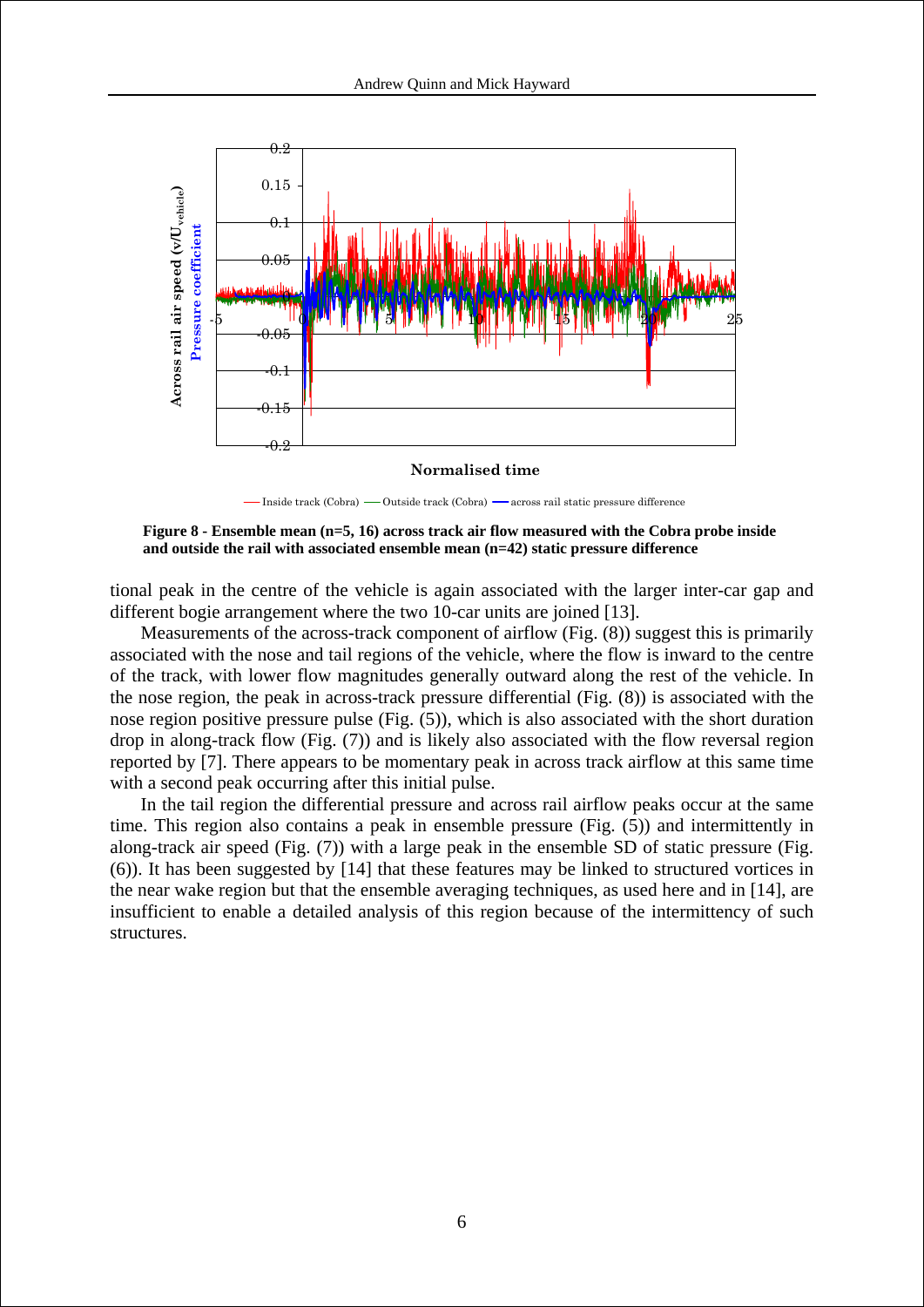

**Figure 9 - Ensemble mean (n=28) and SD vertical air flow measured with the Cobra probe. D ata from all 4 track positions has been combined in this figure.** 

The vertical component of air velocity also showed no consistent pattern with track position, although this again potentially due to lack of data within the ensemble. Fig. (9) therefore shows an ensemble of the vertical air speed at all 4 track positions. These data again demonstrate a correspondence with the 20-car geometry of the vehicle with particular peaks in the nose, tail and vehicle centre. The initial nose feature indicates a downward flow, which continues until the second peak in across track flow (Fig. (8)), after which the flow direction is generally upward. The peaks at the rear of the vehicle are again consistent with the idea of an intermittent trailing vortex structure [14].

#### **4 DISCUSSION AND FURTHER WORK**

The across-track airflows, when coupled with the significant along-vehicle airflows close to the ballast surface and associated pressure fluctuations, provides a potential mechanism for ballast particle transport onto the railhead where it could be crushed, causing ballast pitting. Such a mechanism would require at least two stages, an initial suspension of the particle and a subsequent movement onto the railhead. The load-cell measurements conducted as part of this study, and the vibration measurements of Southampton University, showed that there were significant vehicle related forces being generated on ballast particles but that these were not generally related to aerodynamic factors. Such forces are thought to be due to mechanical vibration of the trackbed by the vehicle [12] and potentially provide the suspension mechanism for particles, particularly in the nose region and when coupled to vertical airflow "gusts". These particles may then be swept by aerodynamic forces onto the railhead where they are crushed by the vehicle.

Such a mechanism would imply that ballast-pitting events would be associated with the nose region of vehicles. Some supporting evidence for this, albeit circumstantial, comes from the inspection and maintenance of the vehicle wheels, which would be expected to be equally pitted from such ballast crushing events. Interviews by the authors with vehicle maintenance staff suggest that such wheel pitting occurs predominantly on the front and rear bogies with a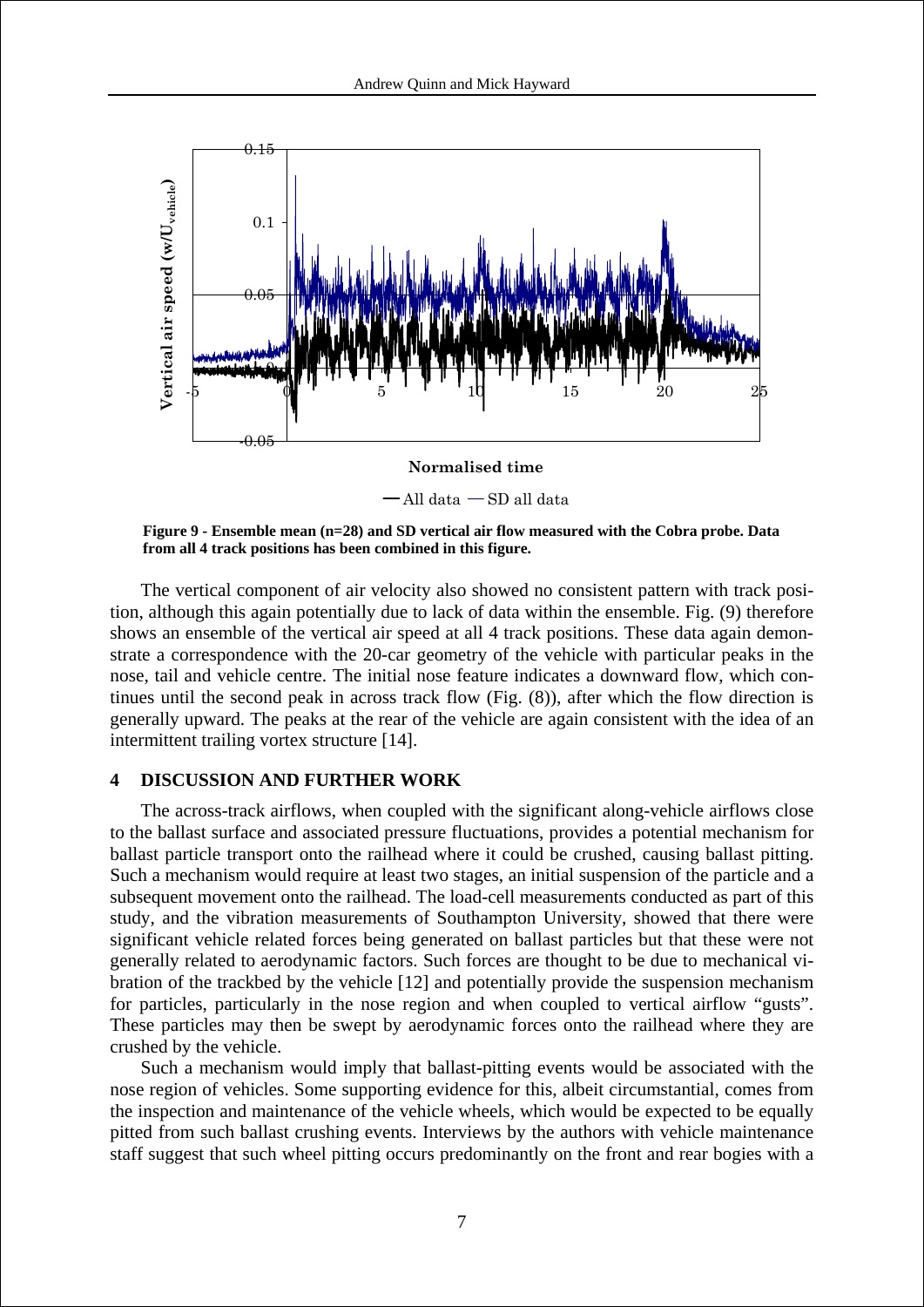steady reduction toward the centre of the vehicle. This supports the idea of the mechanism being initiated by the approaching vehicle vibrations and continued by the under-body aerodynamic forces. The wheel pitting in the rear portion of the vehicle is then explained by the reversal of vehicle direction during the return journey.

Additional work is required to verify this theory. In particular, work should be focused on increasing the number of runs within each ensemble so that profiles of air velocity across the track and vertically, comparable with [9], can be produced. The existing data will also be used to model ballast particle behaviour to test the size of particles at greatest risk from this phenomenon. Such information might then be used to propose mitigation methods to reduce the maintenance costs associated with this phenomenon.

# **ACKNOWLEDGEMENTS**

The authors would like to acknowledge the help and support of Network Rail (CTRL).

## **REFERENCES**

- [1] D. F. Cannon, K.-O. Edel, S. L. Grassie, K. Sawley. Rail defects: an overview. *Fatigue & Fracture of Engineering Materials and Structures*, **26**(10), 865–886, 2003.
- [2] V. Reddy, G. Chattopadhyay, P-O Larsson-Kraik, D. J. Hargreaves. Modelling and analysis of rail maintenance cost. *International Journal of Production Economics*, **105**(2), 475-482, 2007.
- [3] E. Magel, M. Roney, J. Kalousek, P. Sroba. The blending of theory and practice in modern rail grinding. *Fatigue & Fracture of Engineering Materials and Structures*, **26**(10), 921–929, 2003.
- [4] P. M. Cali, E. F. Covert. Experimental measurements of the loads induced on an overhead highway sign structure by vehicle-induced gusts. *Journal of Wind Engineering and Industrial Aerodynamics*, **84**(1), 87-100, 2000.
- [5] A. D. Quinn, C. J. Baker, N. G. Wright. Wind and vehicle induced forces on flat plates—Part 2: vehicle induced force. *Journal of Wind Engineering and Industrial Aerodynamics*, **89**(9), 831–847, 2001.
- [6] C. J. Baker, S. J. Dalley, T. Johnson, A. Quinn, N. G. Wright. The slipstream and wake of a high speed train. Proceedings of the Institution of Mechanical Engineers Part F-Journal of Rail and Rapid Transit, **215**(2), 83-99, 2001.
- [7] H.-J. Kaltenbach, P.-E. Gautier, G. Agirre, A. Orellano, K. Schroeder-Bodenstein, M. Testa and Th. Tielkes. Assessment of the aerodynamic loads on the trackbed causing ballast projection: results from the DEUFRAKO project Aerodynamics in Open Air (AOA). Proceedings of the World Congress on Rail Research, Seoul, South Korea, May 2008.
- [8] A.Ido, S.Saitou, K.Nakade and S.Iikura. Study on under-floor flow to reduce ballast flying phenomena. Proceedings of the World Congress on Rail Research, Seoul, South Korea, May 2008.
- [9] H. B. Kwon and C. S. Park. An experimental study on the relationship between ballast flying phenomenon and strong wind under high speed train. Proceedings of the World Congress on Rail Research, Montreal, Canada, 2006.